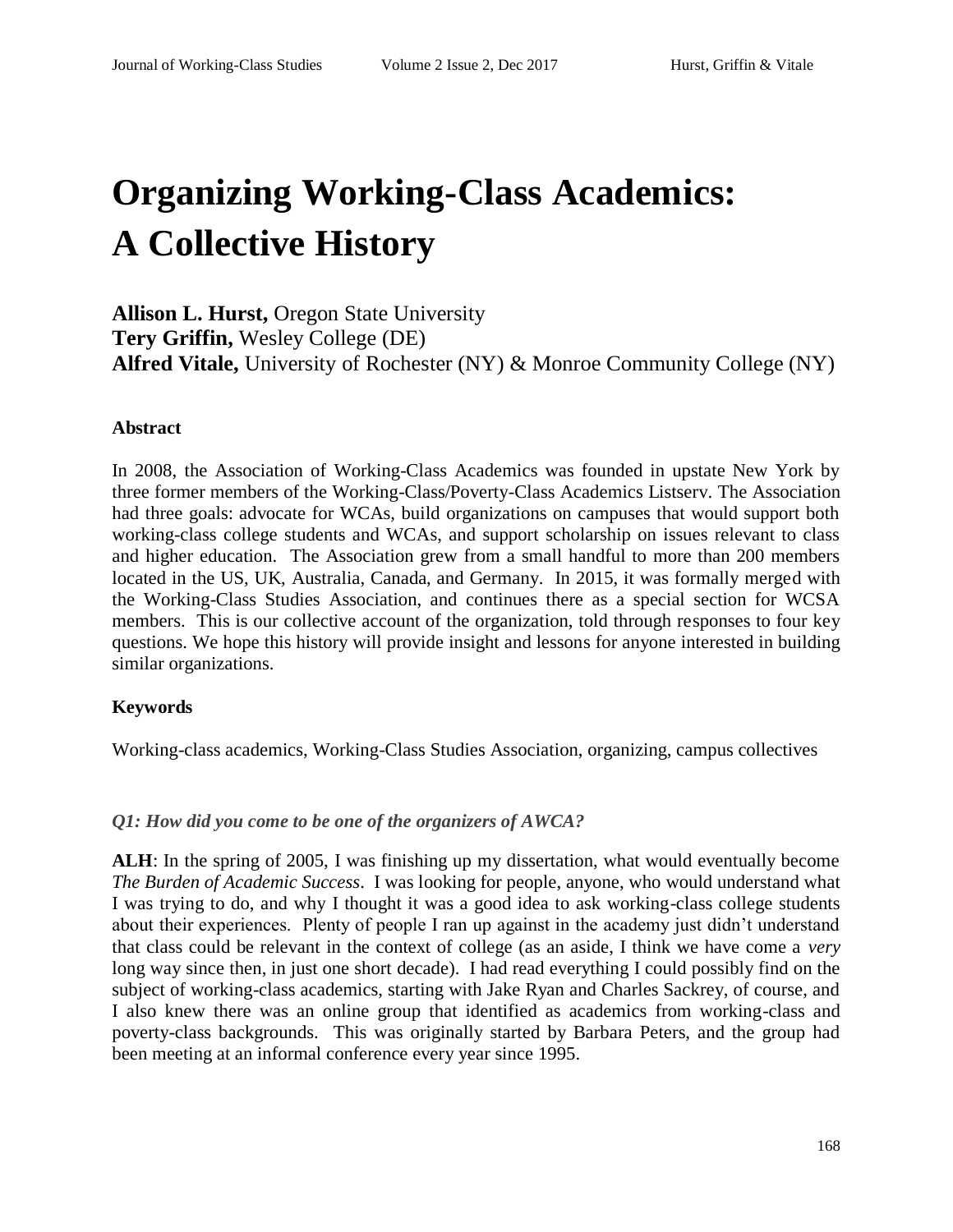**AV:** I first heard of the WCA listserv while living in Philadelphia in the early 2000s, as an article appeared about it in a local newspaper. At that point, I was squarely situated in the 'middle skills ghetto' – being a high school dropout having only attended some college after getting my GED. I knew I was working class – though given my background I identified more realistically as poor – but knew very little about academia. I had been enrolled at Brooklyn College in the late 1980s, where I managed three years but couldn't handle the stress of working full time on top of college (which would characterize my entire college career). I found the email address and reached out to the listserv host, Barbara Peters, and was allowed to join. I can't remember precisely when I joined the listserv, but it was probably around 2002. At that point, I had gone back to school to finish my bachelor's degree at the University of Rochester. The listserv discussions helped me understand some of my experience – naïve, poor, and attending a private university while working two jobs and parenting my toddler daughter – and it helped me to take on the identity of a working-class academic. While I was in my undergraduate studies at UR, I met a fellow working-class academic who was working in academic services. Although he was from the UK, and not academic faculty, he encouraged me in my studies and to consider a future as a workingclass academic. And when I graduated in 2004, it was my intention to head to graduate school to eventually become faculty somewhere (my field was religious studies – particularly, contemporary and new religious movements). I recall when I spoke to my faculty advisor about my intention to go into academia, he looked me straight in the eye and asked, very seriously, 'Do you really want to do this?' And while my advisor was someone I greatly respected, he had also come from privilege (admitting in a class once that the only job he had before academia was delivering pizza one summer) and because by then I'd identified as a working-class academic, I found his question to be something of an insult. Or, at least, a challenge. Looking at the question today, years after I've obtained a PhD, I see his question as being one of genuine concern, and kindness – he was really asking me if I wanted to suffer through an academic life, not asking if I was capable of being an academic. Perhaps he even knew that, given my background, my chances in academia were slim and the road ahead would be treacherous and costly.

**TG**: I don't remember how I heard about the WCS email list, but the list is what got me to the conference where I met Allison and Alfred. The discussions on the list sounded much more like my life and my experiences than anything else I had run across in academe. I wanted to meet the people on the list in person. By that time, I had a tenure-track job and had learned the art of making everything I did count in some way toward promotion and tenure. I was in a Communication Department so designed a project where I would interview working-class academics at the conference and create a short documentary. That also allowed me to get some funding from the school to support going to the conference. By the way, that is always a problem working class academics have - the difficulty of affording to go to the necessary conferences. It runs through graduate school and well into their tenure track jobs.

**ALH**: That's certainly true, Tery. It makes it very difficult to organize around class when those who are most primed to organize around it can't afford to meet. So, it was the listserv for all three of us. Thank you, Barbara Peters! I decided to go to the next meeting of the listserv, in June of 2005, which, incidentally, turned out to be the  $10<sup>th</sup>$  conference and the largest one yet. It was held at Ithaca College. I think this was only the second conference I ever attended, and it was so different from the first (regional sociology) conference. Even thinking about this more than a decade later and I get goosebumps. It was like coming home, to a home I didn't even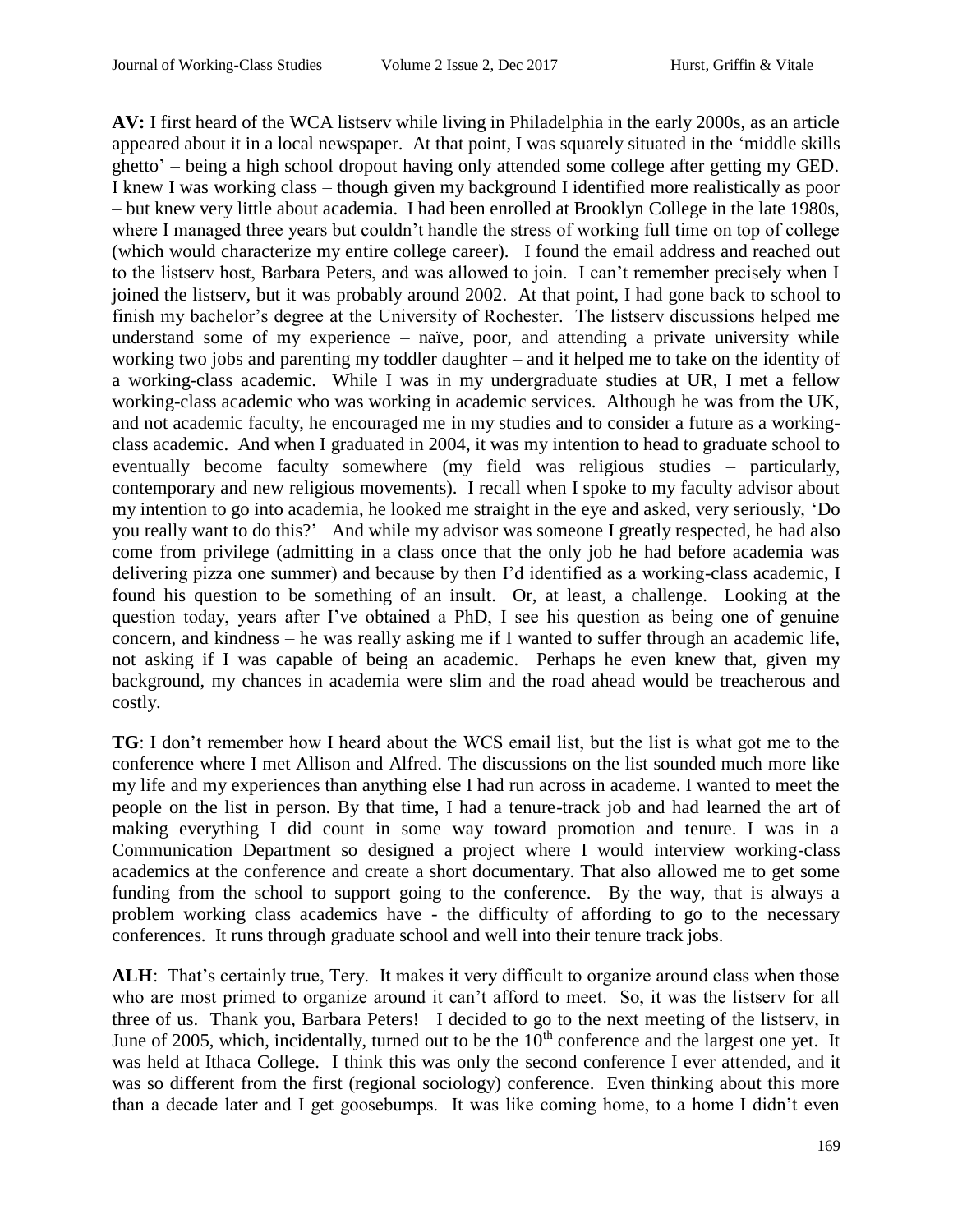know existed. Everyone was smart, very smart, but they also seemed to share the same habits of mind, customs, values, struggles I had, as the weirdo smart kid in class. I know now there were and are lots of differences within the WCA community, but at that first meeting, none of those mattered as much as the similarities. The conference was only two or three days long, but it was one of those experiences in your life that change everything. On the first night, those of us who were new to the organization, or those of us who were graduate students, were paired up with a mentor who paid for our dinner. About 20 of us, mentor and mentees, went to Moosewood (an experience in itself), and had a wide-ranging conversation about, well, everything. One of the running jokes about WCAs is that we don't know how to filter. Everything came out. My mentor was Ken Oldfield, who remains, to this day, a person I go to for advice. Later, I spent a lot of time hanging out with him and a person who had been with the group since the very beginning. As I didn't have a car (or drive), these two very kindly schlepped me all over town. But that is also the way the 'conference' operated – we were all there to support each other. It was an amazing experience. It might have been the second night that I met Alfred Vitale, over another dinner attended by almost everyone (40 people? I know we took over the restaurant). By now I was picking up subtle differences, who was there only for camaraderie, who was there to push for change, things like that. Alfred struck me as someone who pushed for change, and I loved that. We may have begun talking about organizing the group in a more political fashion at that dinner, I can't recall. But the idea was in the air. This was the tenth meeting, and many people wanted the group to evolve into a formal organization, with a website and real presence in the world. By the way, I met Tery Griffin because I was one of the attendees she interviewed. I thought that was a very cool thing to be doing!

#### *I wonder where those videotape recordings are now? Tery, whatever happened to those tapes?*

**TG**: I had forgotten about the recordings! I returned from the conference and instead of working on digitizing the tapes, I had to jump back into preparations for the next semester. With a 4/4 teaching load, plus the expectation of taking on overloads, and the advising, committee work, everything else that comes with an academic life, the tapes remained on my to-do shelf for a very long time. It's entirely possible that they are still in a box in my study.

**ALH**: Some day we will have to find them! Alfred, am I right you were thinking politically before that conference?

**AV**: Yes, and the WCA list opened my eyes to the value of our perspective. I had realized how valuable it would have been for me to see other WCAs during my academic career. So sometime around late 2003 or early 2004, I started to think bigger. I'd always been an organizer of some sort or another, quite far to the left in my political proclivities and involved with the underground literary movement in NYC (my hometown). While the listserv continued, I had thought very hard about proposing that the group become something more than just a listserv. It was all well and good to provide a space for camaraderie, but I wanted to see us start to collectivize to amplify our voice. Others on the list had started to speak about the potential to grow this group into something more deliberate and strategic; ideas were starting to formulate. Soon, Signe M. Kastberg (who turned out to live near me), Ken Oldfield, Julie Charlip, and some names that escape me, began to discuss this on the WCA list. But it was the conference at Ithaca College that moved us from chatting about AWCA, to building it.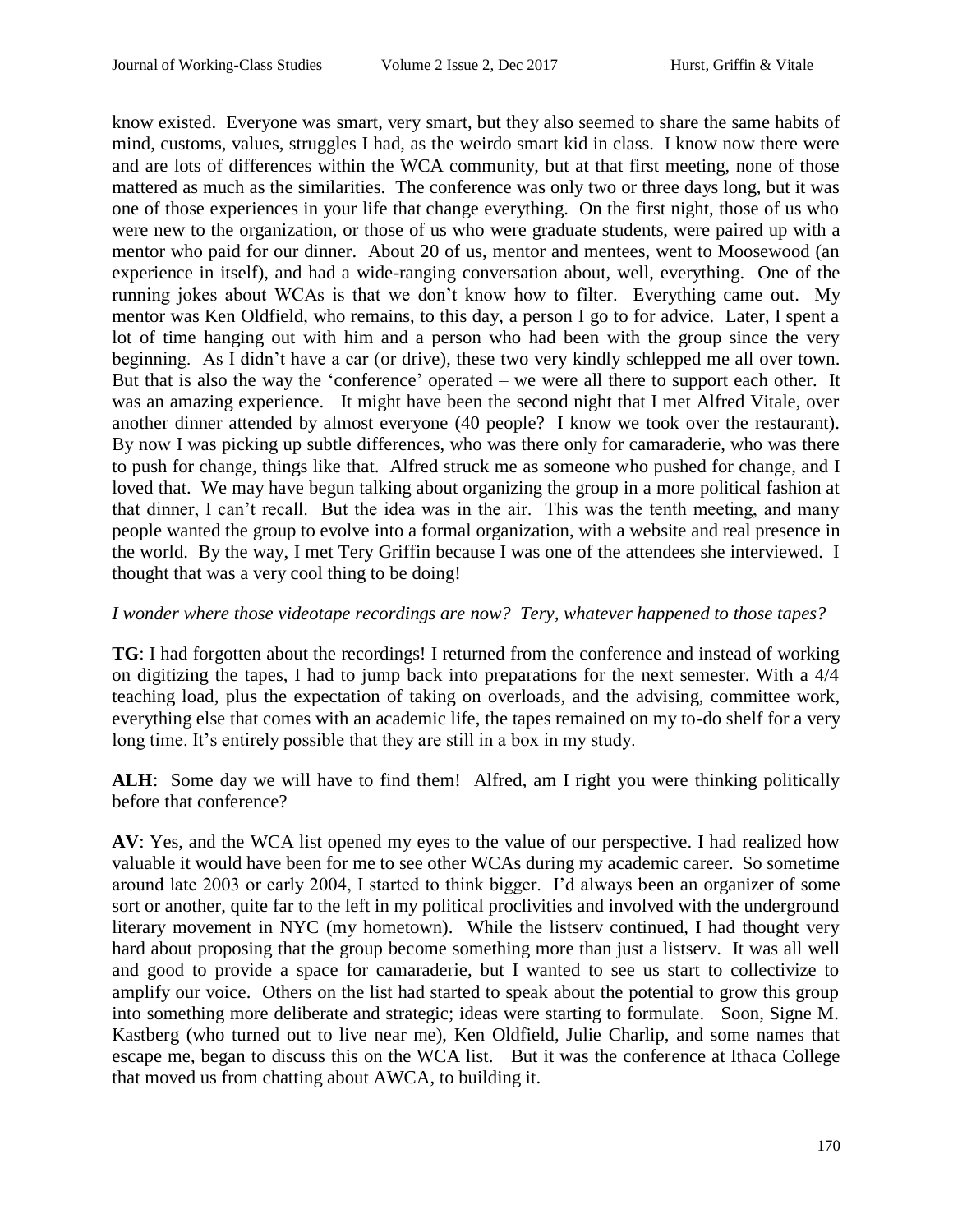#### *Allison, were you involved in those early on-line discussions, too?*

**ALH**: The idea of such an organization had never crossed my mind before attending the conference in Ithaca. Everything was new to me that year. On the last day of the conference, about twenty of us gathered in a circle to talk about creating a formal organization. I was not one of the leaders of this discussion, and only joined because I wasn't ready to walk away. Alfred talked a lot, but so did Signe M. Kastberg, a remarkably able organizer who has written a very useful book on the subject (Kastberg 2007), Julie Charlip, who has done so much for workingclass students at Whitman College, and Ken Oldfield, prolific author and champion of the idea of including class in conversations about diversity (Oldfield 2007). Tery was there as well, but I think she took a back seat like I did. Jake Ryan and Charles Sackrey had been at the conference, but I think they had left before the meeting, as had David Greene, another well-known and liked attendee. There was some sense that many of us were of a younger generation, and were willing to put in the time and effort to push the group forward (particularly with things like creating a website). When the meeting broke up, it was decided that we would continue things via email. Days after I returned to Oregon, there were about fifteen of us who were in constant communication about creating what we decided to call, after much heated discussion, the Association of Working-Class Academics (shortened hereinafter to AWCA, pronounced 'awcah'). I remember some of us balked (Alfred, I am thinking of here), because our parents were never able to get into the working class – 'poverty class' might be a better name for us. As a sociologist, I didn't really like the concept of poverty as a class and argued, along with others, that working class was really inclusive of the working poor and the non-working poor alike. Still, we always kept the language of 'poverty class and working class' in our descriptions and calls for membership.

**AV**: While the concept for what to create was being batted around, it was clear that Barbara Peters was not really on-board. After the conference, I could tell that Allison and I had similar orientations to change and to what WCAs could do if they moved collectively. And soon we had numerous 'off list' conversations about what might be possible, perhaps because we were realizing that Barbara remained hesitant to support the idea. The WCA listserv was her baby, and here were these young upstarts (Allison and I are close in age, and younger than many on the list) trying to do something to ostensibly compete with the listserv. Yet that was not at all what we had intended, and I don't believe anyone in those early days actually considered anything like that. We all felt the listserv provided something valuable, and that it would be an important part of a formal organization. And it was the garden in which AWCAs seeds were planted

**ALH**: Remember that I said we WCAs have a tendency to not filter? We can over-share, and we can also be a little more direct and frank than is politic. The squabbles over the name drove out a few of us. A hardcore of a committed ten formed, and then splintered, over a series of petty and not-so-petty disagreements. We lost a few key people right away because there was word that Barbara Peters did not like the idea of formalizing the organization. With the heedlessness of youth, the rest of us pressed on. We lost Signe and almost lost Tery when Alfred said some impolitic remarks that were construed as being gender-insensitive. Insults were passed back and forth. Some of us tried to be moderators (myself included), but we couldn't keep everyone in the fold. Our final conflict came over the issue of whether we would formally incorporate as a nonprofit. Alfred and I, with anarchistic tendencies, thought this was unnecessary (he probably will have choicer words for this than I). Some said they would refuse to go forward in any capacity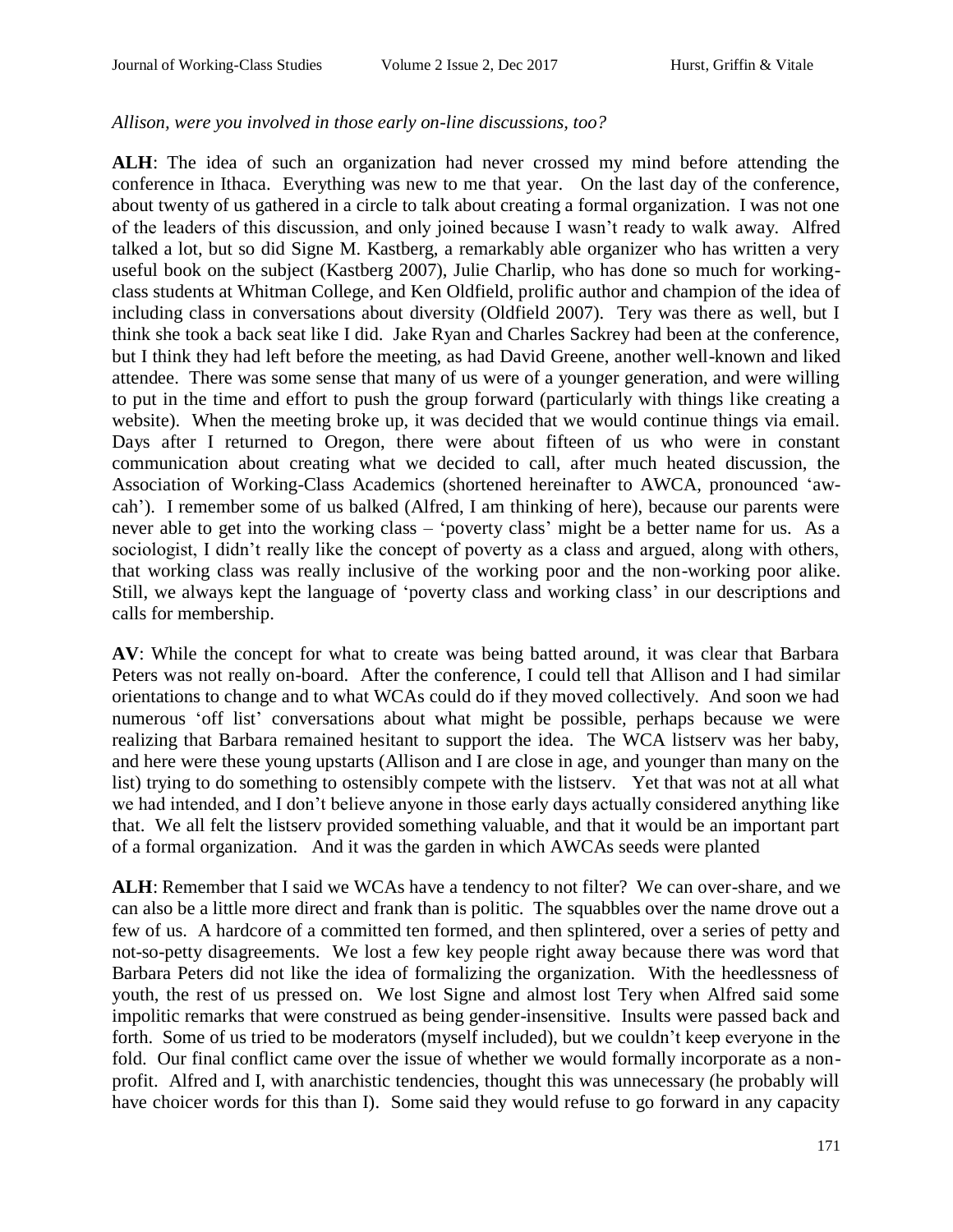as an officer, without the protection of incorporation. Eventually, those concerned about officer liability won out and I offered to do the paperwork to file as a nonprofit, putting my law degree to some use. The irony is that in this final conflict we lost those who were pushing for incorporation, and those who remained didn't really care that much about the issue.

## *Alfred, what do you remember about the early conflicts in building the organization?*

**AV**: By 2005, we had drafted our first Mission and Goals document. The mission managed to stay relatively intact for AWCAs entire history. But while the mission was clear, the organization's shape itself was a question mark. The nine or so members of this new conceptual organization, the steering committee, had differing views of what AWCA would do and what it would look like. As is often the case when a number of good intentions start to share the stage, heads begin to butt together. From my recollection, there were essentially two camps: some of us were convinced that AWCA should be something like a labor union – a collective structure to pressure academia to give us a voice, power and a seat at the table, and to be a force to advocate on behalf of WCAs being mistreated in the academic workplace. Others wanted AWCA to be primarily a professional networking organization – connecting WCAs together for various purposes, particularly career-oriented, to share professional opportunities, push for more hiring of WCAs and leveraging the membership to promote WCA work. There were variations on these, but the gist of it was simply that some wanted AWCA to be a force to push and prod academia, and some wanted AWCA to be a society to nurture the career development of WCAs. Looking back, it's obvious that both of these were necessary. However, early on, we could not quite reconcile these general orientations. And it was causing some consternation and ongoing, unresolved disagreements that bled into unseemly personal attacks (some of which were my fault). Increasingly, my frustration activated some of the skeletons from my past – the brutal language of the housing projects where I was raised would creep in, and an exchange with a very provocative and unpopular listserv member (not part of AWCA), who bullied others but kept his comments within the letter of law, left me permanently barred from the WCA listserv. As I had just gone through a divorce, and was unsure about my own future, I had a shorter fuse and tighter margins than I would have liked. And I was growing impatient, and surly. The anarchist in me grew frustrated as we started to hash out the minutiae of making AWCA a formal organization.

Adding to that, there was growing concern among some of the membership about formalizing the group as a non-profit. What would membership look like? Who was allowed to join? What were the criteria to define 'Working Class Academic' (criteria upon which we would never really settle)? How would we protect ourselves from being research subjects for those who studied the working class? Would we charge dues? How do we protect ourselves from lawsuits? It was this last question that broke the camel's back for me. I pushed back and rejected the idea that lawsuits would ever be a thing. Why would they? And I was tired of discussions about finance (ironically, I became the Treasurer) and dues – I'd rather have us just leave things open for donations and make membership free (a position that I would never let go, even after we finalized a dues structure). We would go be going back and forth about these and related organizational issues for the next couple of years in one way or another.

During the long process of formalizing bylaws, in particular, we started to get attrition in the steering committee, and it highlighted a problem under the surface. When the steering committee was at its peak, there was something like a 50-50 split between men and women. I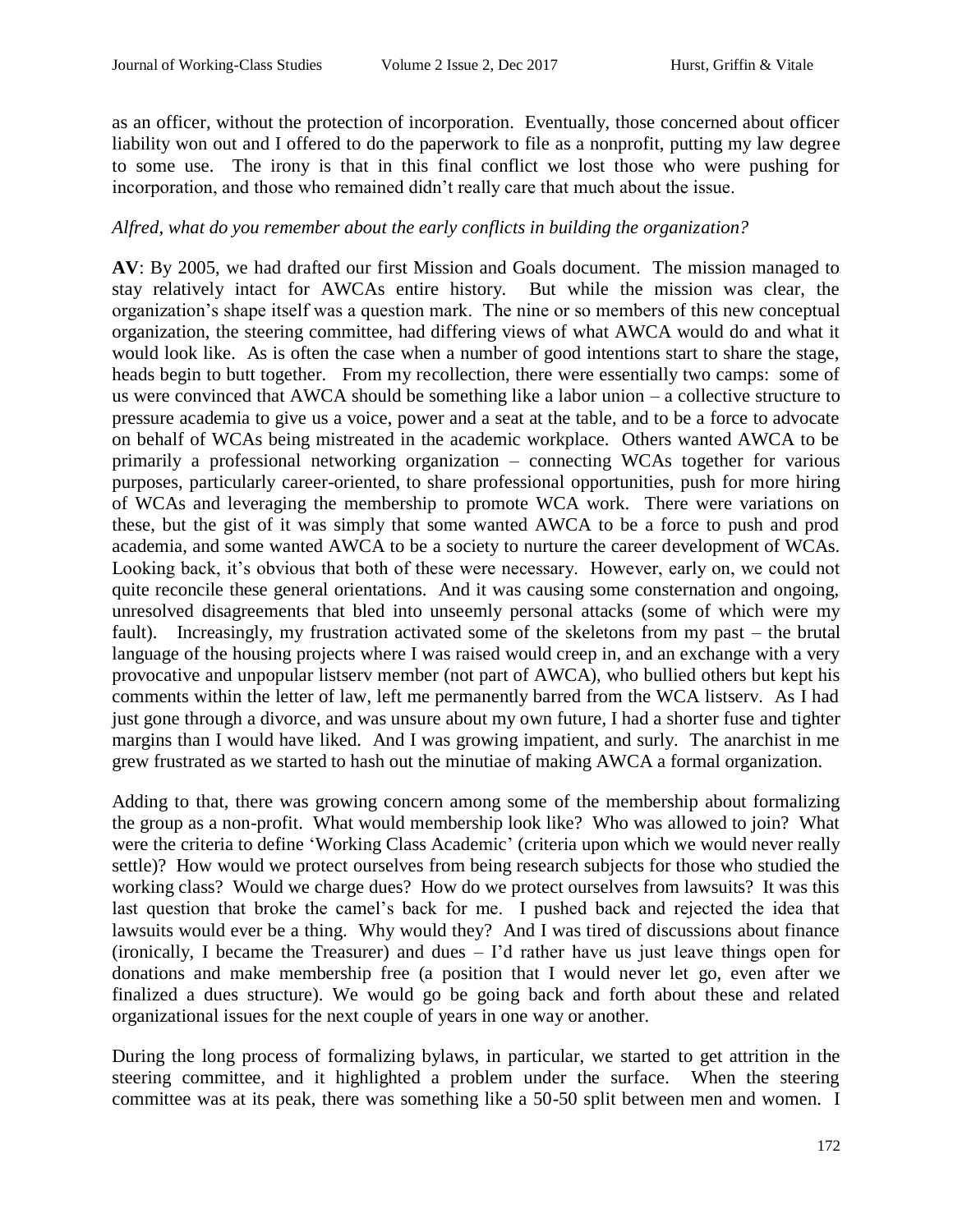felt that we should work to keep this balance, and argued vociferously for it. But in Academia, women had too often been excluded from leadership. So, it was suggested that the majority (or perhaps it was all) of our final officer roles should go to women. As I had been doing a lot of the legwork, and had been there since the beginning, this stung. By the time we were agreed that bylaws were set, and we had a process mapped out to get us off the ground, we had been reduced to four: Allison, Tery, Signe and me. But then it was reduced to three, after Signe took on a larger and more demanding academic position at a new institution (though she remains a supportive colleague and an important voice for WCAs). Thus, when we had incorporated in 2008, it was just Allison, Tery and me taking on all the officer roles. Allison was the clearest choice for president – with an incredible wealth of useful skills and knowledge, and an absolutely sharp mind for organizational development (not to mention her instrumental role in getting our non-profit status). Tery Griffin took on multiple roles – communications and, most importantly, building the AWCA website and getting the membership portal set up using only free web resources (no small feat!). And though I hemmed and hawed about having any dues structure at all, I wound up in the role of treasurer – not a role I coveted, but one that was necessary all the same.

**TG**: I fell in the camp of wanting the organization to help working class people in academe—not necessarily to become or remain professors, but to get as much out of higher education as they could, and perhaps to avoid the stumbling blocks their predecessors had hit. I envisioned a mentorship structure, where tenured professors would mentor professors who were on the tenure track but not yet tenured, the tenure track professors would mentor students who were finishing graduate school and looking for tenure track jobs, the grad school students would mentor undergraduates who were considering or actively applying to grad school, and undergraduates would mentor high school students who were interested in going on to college. The official structure of AWCA would provide a more formal conference than the one organized by the people on Barbara's list—a conference where presentations would easily be accepted as counting in hiring decisions, and toward promotion and tenure, and which could someday publish conference papers, which would provide publications to help people get and keep jobs.

**ALH**: It wasn't until 2008 that most of this was ironed out. By that time, I had a new position as a visiting professor at Kenyon College. That position gave me a lot of time to help develop the organization. We working-class academics really know how to use unemployment and underemployment to our advantage! Tery Griffin put a website together for AWCA, and I proceeded to do the paperwork to incorporate us. When it came time to put forth officer's names, there was just the three of us left. We made Alfred Secretary-Treasurer because he was the most likely to stay put for a few years and we needed a permanent address and bank account. Tery and I scrambled for VP position (neither wanted to be President), but I lost out, as she had already done so much work on the website.

*Well, that was the long story about how AWCA came to be. We want to conclude by answering a few more general questions about being a working-class academic and organizing around class.*

*Q2: When did you first realize you were a working-class academic, or have you? What does this mean to you?*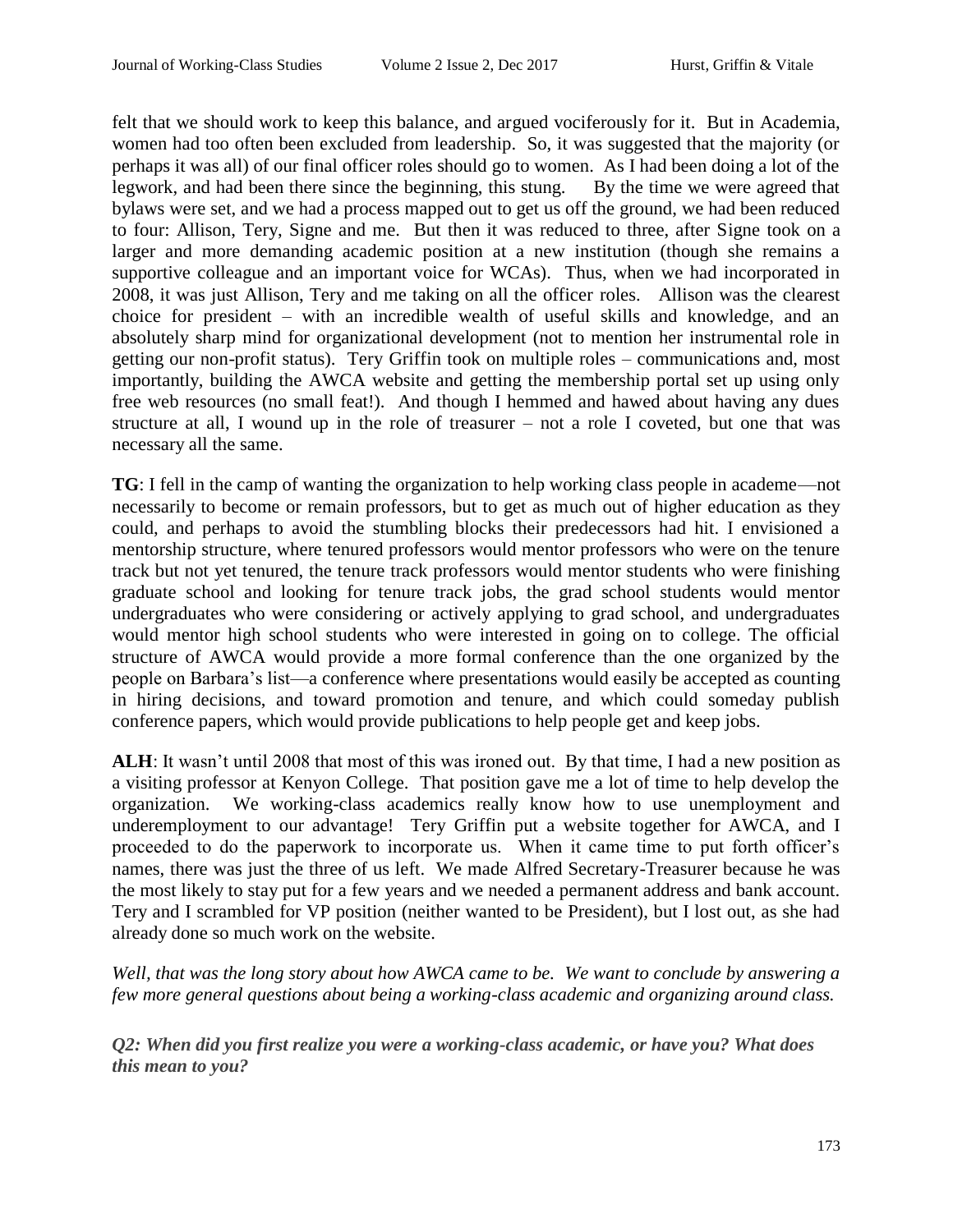**ALH**: I didn't have the label to affix to myself until I read Jake Ryan and Charles' Sackrey's *Strangers in Paradise* in graduate school, probably around 2003. But I had known for quite some time that I was different from my peers. I've talked elsewhere (Hurst 2010) about some of the events that motivated me to switch dissertation topics from Intellectual Property Regimes and their impact on development in Africa to how working-class college students confront the possibility of social mobility. Suffice it to say there were a series of micro-aggressions against me and people I saw as like me that forced my attention. And I have to admit there was a great deal of comfort in putting a name to this. When I was younger I had often been the 'smart kid,' kind of the weirdo who liked to read and stay indoors. I was used to that description of myself. But what I realized in graduate school was that I was also different among other readers (actually, there are a surprising number of academics who don't appear to love reading, go figure). My difference was double-sided. That is the experience of the working-class academic. We have in many ways left our homes behind (some of us with deep regret, others not fast enough) but we haven't fully joined the middle class, either. I think this explains why so many WCAs love Bourdieu. He described the experience well. It was his own experience, too.

**AV**: One of the nagging issues that poor and working-class academics have as they navigate academia is that they will, at some point, suffer from imposter-syndrome. I still do. I have a Master's degree and a Ph.D., and I've always found it difficult to feel like I fit in to the ivory tower - which is why I decided to forego a career in academia and, instead, went back into project management (though I work with projects congruent with my Education and Human Development background). But I do adjunct regularly at a couple of universities, and that helps me feel like I'm still 'in the game.' It occurs to me, as I write this, that maybe it serves crosspurposes - I feel like I'm 'in the game' but I don't feel like I'm accepted as part of the larger institution. This may be another thing that characterizes the class-dissonance we feel in academia. We may have been allowed into the country club, but we sometimes feel our membership is easily revoked if we slip up and let our class roots show. It was my hope that AWCA might temper this, but it may have been the political events of the last year that gave social class the biggest discursive boost in a long time. Allison and I have written about this recently (Hurst & Vitale, 2016).

**TG**: Although I did not have the label, I think I was aware of the situation from the first time I tried to go to college. There are several long stories involved, having to do with not having the money to go unless I worked a lot of hours, which did not leave time for going to college. When I did finally maneuver myself into a position where I was able to go to college and work (by running my own business), the students—and the professors—at the college I went to either came from very different backgrounds from my own or were doing a good job of leaving their backgrounds behind. The people who were most familiar to me were the college's support staff: the secretaries, cafeteria workers, and groundspeople. Mostly what it meant to me was that everything was harder. I started college much later than the students in my classes, and before I finished undergraduate school, I was already aware that some doors were permanently closed. I would never be the hot young writer or hot young scholar that everyone wants to discover.

*Q3: What lessons did you learn as an organizer of AWCA? What was your worst experience? Your best?*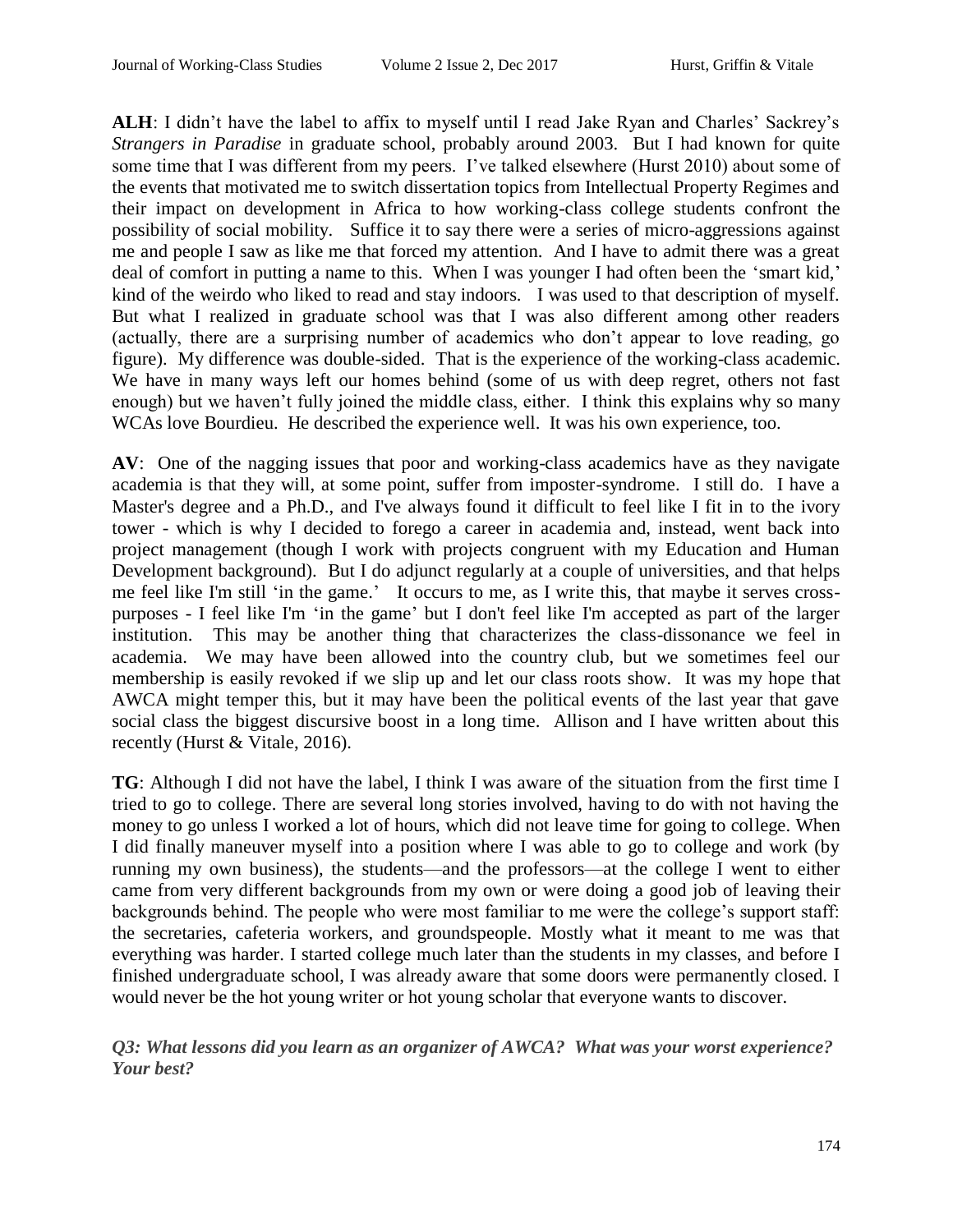**ALH**: There are so many ways I can answer this! Although there were a lot of headaches, being one of the organizers of AWCA changed my life. After the loss of so many others, the three of us worked very well together. Although most of our operations happened virtually, and we rarely had the opportunity to meet together after that initial conference in Ithaca, I don't have strong enough words to describe how much I admire Tery and Alfred. Admire is probably not the right word. It is more that they have become family, in the working-class sense. They are there, like appendages, that I rely on and could never cut off even had I wanted to. They have been there *for the long haul*, through all kinds of lows and organizational woes. They are my fellow soldiers in the fight and I am so grateful we have been in the fight together for so long.

**AV**: I don't feel that there was ever a well-articulated 'worst experience' for me. Organizations like AWCA are roller coasters by nature, so ups and downs are part of it. I think that I felt more disappointment – because I had hoped more people would have recognized the importance of having a collective of working-class academics who could leverage that collective strength to improve our experiences in academia, and that they'd naturally want to take the organization and grow it. But I've learned – through AWCA and many other groups I've worked with – that no matter how much you strive for consensus, or encourage broader organizational power-sharing, it will fall on the shoulders of the few most dedicated members to keep things afloat. And in the end, most of the membership in a group wind up being okay with that (happy that someone else is taking on the work). But there's also a larger lesson that is important for most socially-just organizing: the marginal populations you wish to empower will inevitably have twice the hardships and obstacles to participating as the mainstream. WCAs are the ones working fulltime through their college careers, and are saddled with six-figure student loan debt (something else that Allison and I share), and can't take the time off to attend conferences that they have to pay for up front (thereby missing opportunities for career development), and can't take time away from their overburdened schedules to draft bylaws or get a PO Box set up or keep up with collecting dues or providing fresh content on websites or social media. As an organizer on the Left, I see this with well-intentioned groups wishing to mobilize the poor and working-class – forgetting that those systemic forces we oppose are the same ones that are keeping them from participating in the first place. So, the bottom line is simple: expect nothing, do what you can, and don't resent it when you're the one left holding the ball despite everyone else's insistence that they wanted to play.

**TG**: Like Alfred, I don't really have one worst experience. What I found most difficult to deal with was the frustration of not having more people willing to get involved. With just the three of us, all we could ever do was just keep the organization afloat. The visions I had for the organization remained just visions.

**ALH**: We had many visions! Hopefully, some of them can still come true through the WCSA and its new WCA section. It won't be easy, though. Alfred is exactly right about the difficulty of organizing WCAs, and we see this with campus groups organizing around class as well. Back when I was working on my dissertation, I ran into a woman named Sophie, who was working in financial aid at the University of Oregon. She told me that she had started a working-class students group, but that it fell apart within a year because so few people had the time to keep it up and running. When she graduated, that was the end. Since then, I've seen this happen on many other campuses. One of the things we wanted to achieve with AWCA was an institutional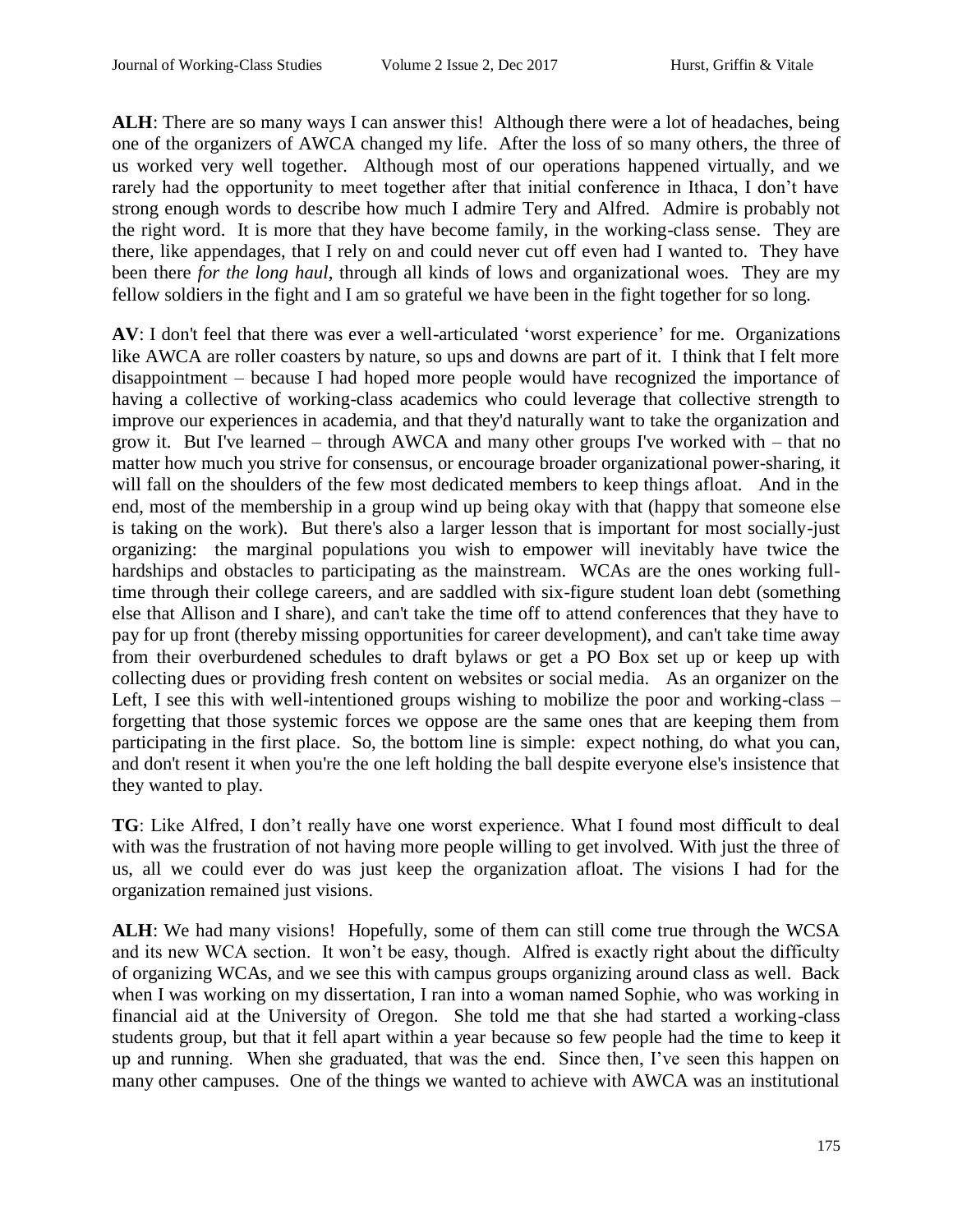base from which to coordinate and support these campus efforts. We are still working on achieving that at the Working-Class Studies Association (see our 'Class on Campus' pages).

Alfred, Tery, and I spent a lot of time keeping things going, too much to allow us opportunities to expand our programming. I learned how important volunteers are, and I also had a real lightbulb moment realizing that I never learned this growing up working class. We were always just too busy keeping our lives afloat, our children fed, to think much of *volunteering*. I'm sure I am not speaking for all working-class people here, especially those with strong religious communities who learn to be active and engaged just as part of being human (something I saw a lot when I lived in South Carolina). But for my family, and many others I know personally, volunteering reeks of privilege. Voluntary organization work is also foreign to many workingclass people because we have learned to clearly separate 'work' from the rest of our lives, which tend to be focused on home and family. Work is where you have to go, where you are told what to do, and what you leave behind when you punch out. So, to ask people to take on labor voluntarily just kind of doesn't make a lot of sense. I always assumed that things ran somehow, without my input, by people with a lot more power than me. Once I myself was in a position of leadership, I realized how wrong this sense of mine was, but I think a lot of our WCA peers still haven't figured that out. When we say we need input we really mean it! When we ask people to build their own organizations, that's not a luxury or a privilege but a necessity.

**TG**: My background there is very different from Allison's. My family was involved with the church, so volunteered there. And my brothers were all active in their unions. I learned from my family that if you see something you want done, you should do it, not wait for someone else to do it for you.

# *Q4: What hopes do you have for working-class persons in (or out) of the academy?*

ALH: Oh, that is a tough question! Alfred, you go first...

**AV**: This is where my collegial kindness hits a wall. Many, I think, would like to believe that a type of equality (social or economic) is possible through convincing systemic forces that the poor and working-class deserve equality. I, on the other hand, think this slow-motion slog of discursive dilly-dallying will never really move the needle without an absolute, loud, public and pointed indictment aimed directly at affluence and the institutions which serve to sustain it. It is, and should be, time to call them out harshly. I would rather destabilize the cultural, social and economic foundations that tacitly condone, praise, or support the pursuit of affluence and instead I want to recast them as being the shameful, immoral causes of human suffering. As Allison has alluded, my anarchic tendencies characterized my engagement with AWCA – but it was the integrity, skill, clarity and thoughtfulness of Allison and Tery that kept that side of me fairly subdued as we built AWCA. Yet I was never censored, and I felt that I was able to express the most radical ideas to Tery and Allison without the judgement I would receive from some of my non-WCA colleagues. We may have few filters for our words, but this openness of expression is precisely one of the most wonderful characteristics of WCAs. Around each other, we don't care if our class roots are showing.

ALH: We always had to balance our more personal revolutionary tendencies with the necessities of building a large and inclusive group! Look, there are many WCAs out there that really want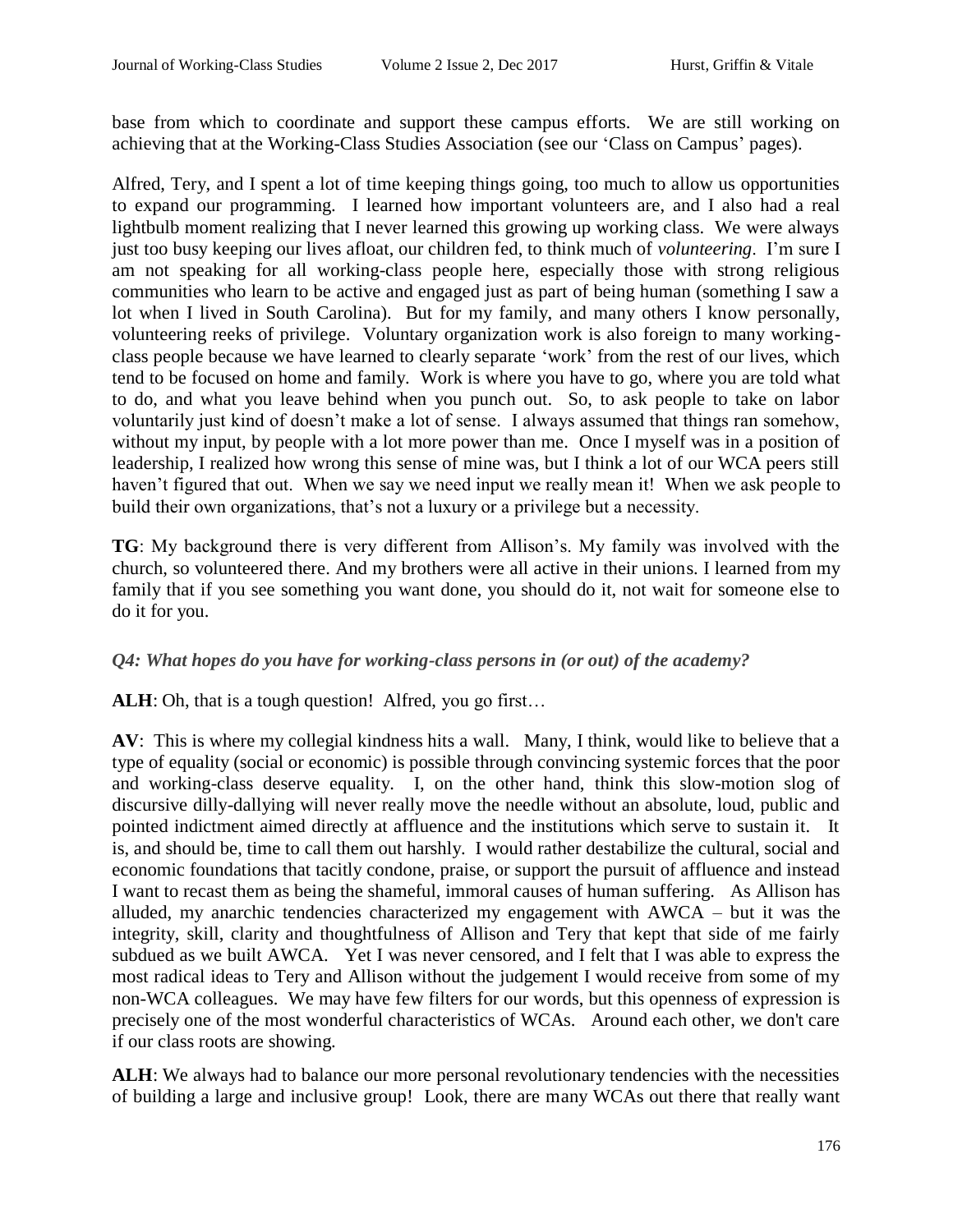to put their pasts behind them and move on to better things. They don't have a critique of capitalism. They want the good life. We always wanted to keep space open for these people, because they need support and mentorship as well, and, we kind of secretly hoped, building solidarity with them might make them appreciate the things about their working-class selves that they were trying to move past. But we were always striving to be a big tent, and I think that is important.

Personally, I am with Alfred in that I'd like to see the system of inequality called out, destabilized, toppled. But I am also pretty sure that this can't happen without getting as many people with working-class experiences into the conversation as possible. There is a difference between having a theoretical dislike of inequality, or even a humanistic disgust of inequality, and having the experience of seeing family members systematically oppressed and exploited for their entire lives. A bunch of platitudes just implode when you know people personally whose lives have been permanently deformed by capitalism. And it isn't always the big things, it's at the mundane level most clearly. Here's an example. Cleaning toilets (which I did as a Merry Maid for one summer only) is a hard job. It hurts your back and your knees and gives you a chemical headache. It also needs to be done – but not by the same person for twenty to forty years of her life, six to eight to twelve hours a day. We need to figure out more equitable ways to distribute this necessary labor. Having working-class persons in the academy means we have people with intimate knowledge of the daily effects of capitalism on workers, to remind us that a vision of a better world is not pie in the sky but necessary and achievable. I realize that may sound very idealistic, but I still believe in the power of democracy. Democracy only works when everyone has a voice and every voice is heard. What's not working with the system we have? Stop asking the people who are benefiting from it and ask the rest of us. We'll tell you.

**TG**: That is an immense question. The fact that we even have people we call working class bothers me. It suggests that we accept a culture where some people are expected to spend large blocks of their lives in jobs that give them little except money they need in order to live, while other people have no such expectations placed upon them. And more and more, those working people cannot earn enough with one full time job to survive—if they can even find a full-time job—so are forced to work multiple jobs. This thing that we're all in the middle of is supposed to be a life, not a never-ending job.

*And that, folks, is why we need to organize around class, even when it is quite difficult to do so!*

# **Author Bios**

**Allison L. Hurst** is an Associate Professor of Sociology in the School of Public Policy at Oregon State University, where she teaches courses on the sociology of education, inequality, qualitative methods and sociological theory. She has written two books on the experiences and identity reformations of working-class college students, *The Burden of Academic Success: Loyalists, Renegades, and Double Agents* (2010) and *College and the Working Class* (2012) and is the co-editor (with Sandi K. Kenga) of *Working in Class: Recognizing How Social Class Shapes Our Academic Work* (2016). Her current research focuses on the outcomes of college graduates, specifically the role of class and the impact of student debt. She was one of the founders of the Association of Working-Class Academics, for which she also served as president